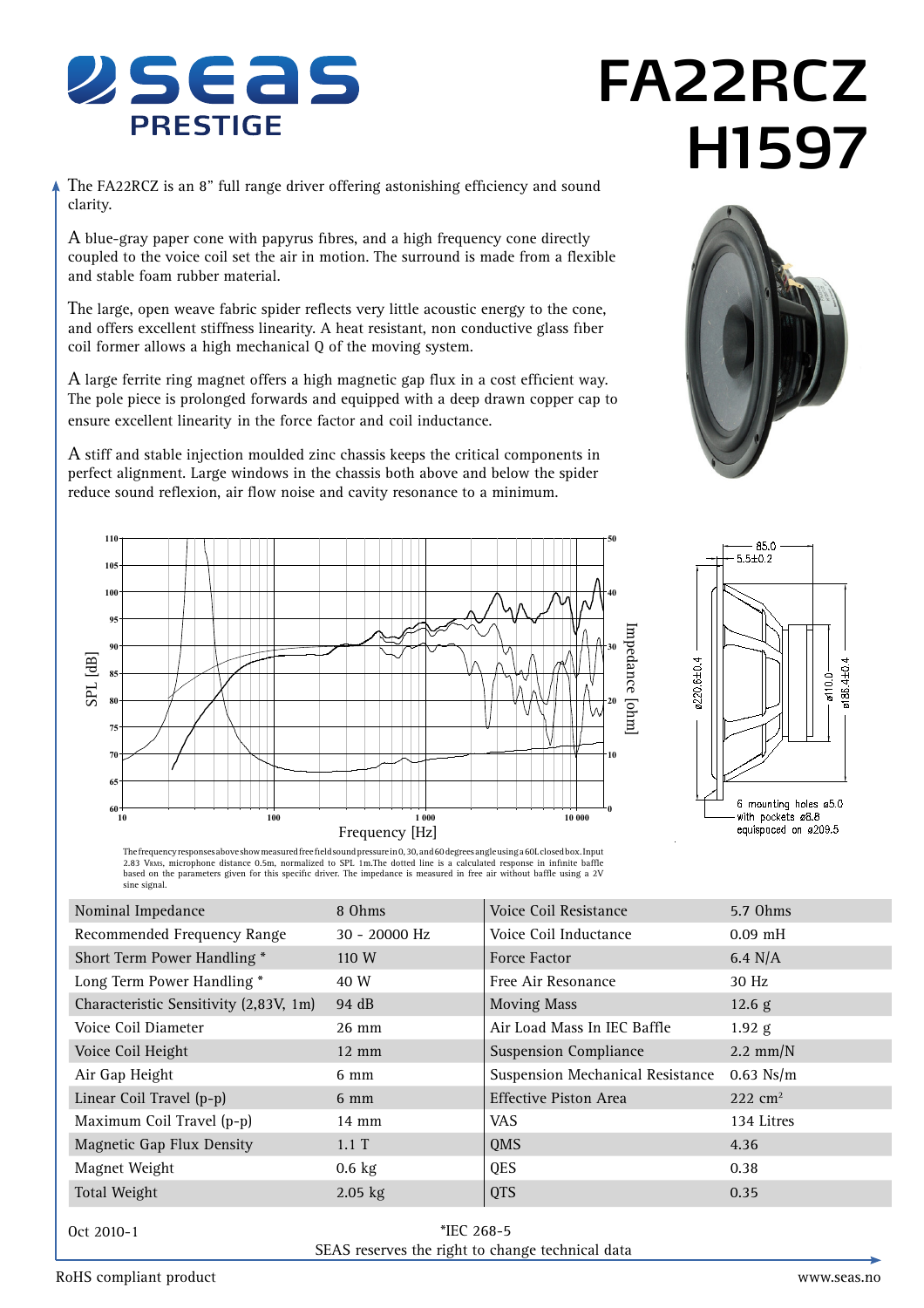

## Application note for **H1597-08 - FA22RCZ**

**A High Performance loudspeaker featuring the SEAS Prestige FA22RCZ fullrange driver** Designed at the SEAS R&D laboratory.

FA22RCZ is a highly efficient full range driver capable of providing an astonishingly precise and coherent sound reproduction at a very reasonable cost. Driven by low to medium power, high quality amplifiers from good signal sources, it is capable of competing favourably with high cost, esoteric drivers.

### **Enclosure recommendation**

We recommend using a closed cabinet of approximately 60 litres net volume. With no damping material the resulting resonance frequency and Q should be 54 Hz and 0.63 respectively. With suitable damping of the standing waves inside the cabinet, a smooth response with a gentle roll-off may be obtained. Glass fibre insulation material is well suited for damping, but precautions should be taken to avoid health risks. Dacron wadding is a good alternative, and much more pleasant to work with.

A bass reflex cabinet of 70 litres, lightly damped for standing waves and tuned to 33 Hz, will result in a QB3 response.

Rear loading horn cabinets are often used with drivers of this type. We encourage interested clients to experiment with such constructions and to share their experience. Care should be taken to avoid mechanical overload due to excessive cone excursions.

It is recommended to make the cabinet from high quality materials of adequate thickness. The cabinet sides should be cut precisely, so that they may be accurately joined together. Internal bracing and damping of structural resonances of the cabinet walls is recommended.

Good quality cables and connectors should be used throughout. Extremely heavy cables are not necessary as long as their series resistance is sufficiently low compared to the driver DC resistance. We recommend soldering of the cable connections inside the cabinet for trouble-free operation.

#### **Listening room and placement**

Good stands should be used to bring the drivers approximately to your ear level. Even if your listening room is good and large enough, it is important to find positions where the

loudspeakers can perform at their best. Placing the cabinets close to the walls or corners will result in more powerful bass, but may also bring about response irregularities in the bass/midrange area. Some experimentation is recommended in order to find cabinet positions which result in a good tonal balance and freedom from coloration.

Pointing the driver axes towards the listening position in a classical stereophonic setup may result in an overly bright tonal balance. A good solution may be to further turn the cabinets so that the driver axes cross slightly in front of the listening position (toe-in). This may result in the desired tonal balance and at the same time a slightly wider listening zone.

#### **Response adjustment**

In an acoustically live listening room, it may become desirable to attenuate the high frequency output from the loudspeaker. This may be done by simply putting a parallel connection of an inductor and a resistor in series with the driver.



Please see the effect of two proposed networks on the axial sound pressure frequency response measured in a 60 litre closed cabinet. Black: No network. Red: 0.82mH and 6.8 Ohms. Blue: 1.5mH and 15 Ohms. The parallel resistor controls the high frequency attenuation. A larger resistance results in more attenuation. Metal film resistors of at least 5 Watts are recommended. Please make sure that the inductor is wound from a heavy conductor for a low series resistance, preferably less than 0.5 Ohms.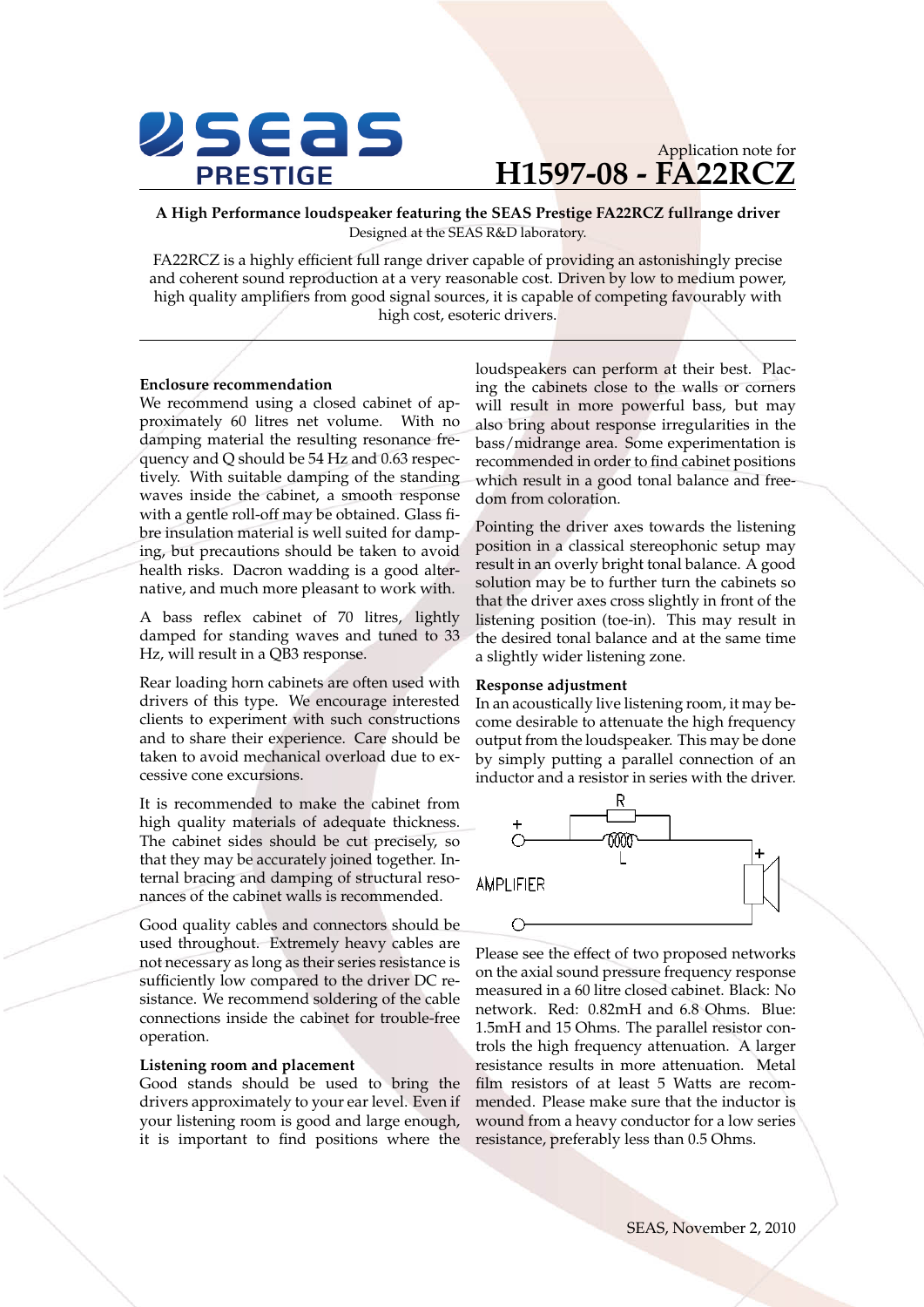